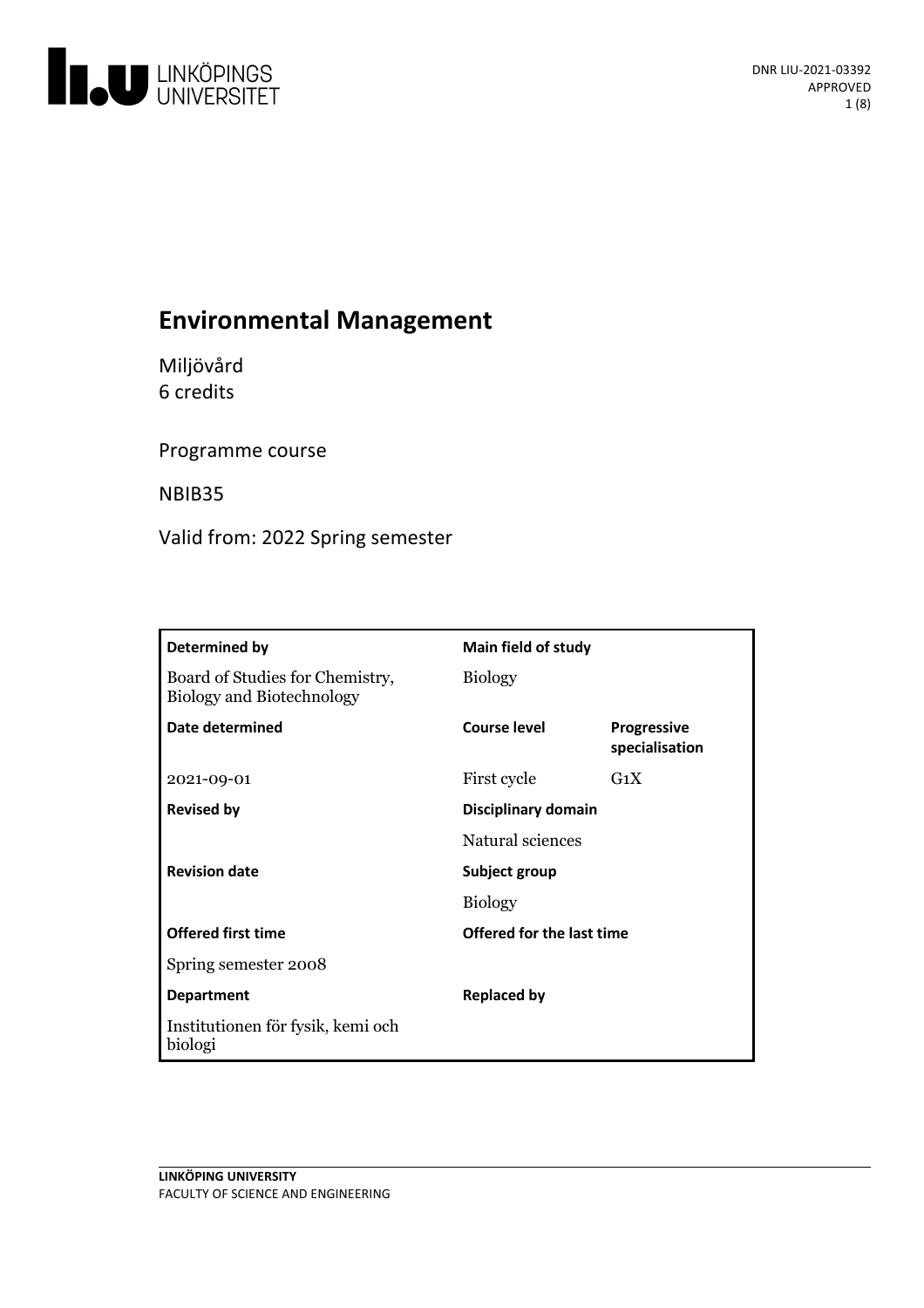## Course offered for

- Master of Science in Industrial Engineering and Management
- Master of Science in Industrial Engineering and Management International
- Bachelor's Programme in Biology

## Prerequisites

Knowledge in chemistry, microbiology, cell biology, genetics, botany, zoology and ecology, equivalent of the first three semesters of the Biology program at Linköping University.

## Intended learning outcomes

Having completed the course, the student should be able to: \* understand the causes for major environmental problems and how they interact

with the bio- and technosphere;<br>\* give oral and written presentations on the theme Management of environmental<br>problems;

 $*$  prepare, lead and contribute to an oral discussion on an environmental issue;  $*$  discuss how environmental problems can be solved and ways forward towards a sustainable society

## Course content

The course focuses on the use of important natural resources and the environmental problems that arise from this. Environmental problems like global warming, acidification, eutrophication and reduction in biodiversity are discussed in a national and international perspective. Furthermore, the way that societies deal with environmental issues is adressed, both from an ideological, political and practical perspective.

# Teaching and working methods

The course contains lectures, seminars, and study visits. The course is examined through active participation in seminars and a debate, written pro memorias, and a home exam.

## Examination

| UPG1 | <b>Seminars</b>                       | 3 credits | U.G |
|------|---------------------------------------|-----------|-----|
| UPG2 | Written assignments                   | 3 credits | U.G |
|      | Grades are given as 'Fail' or 'Pass'. |           |     |

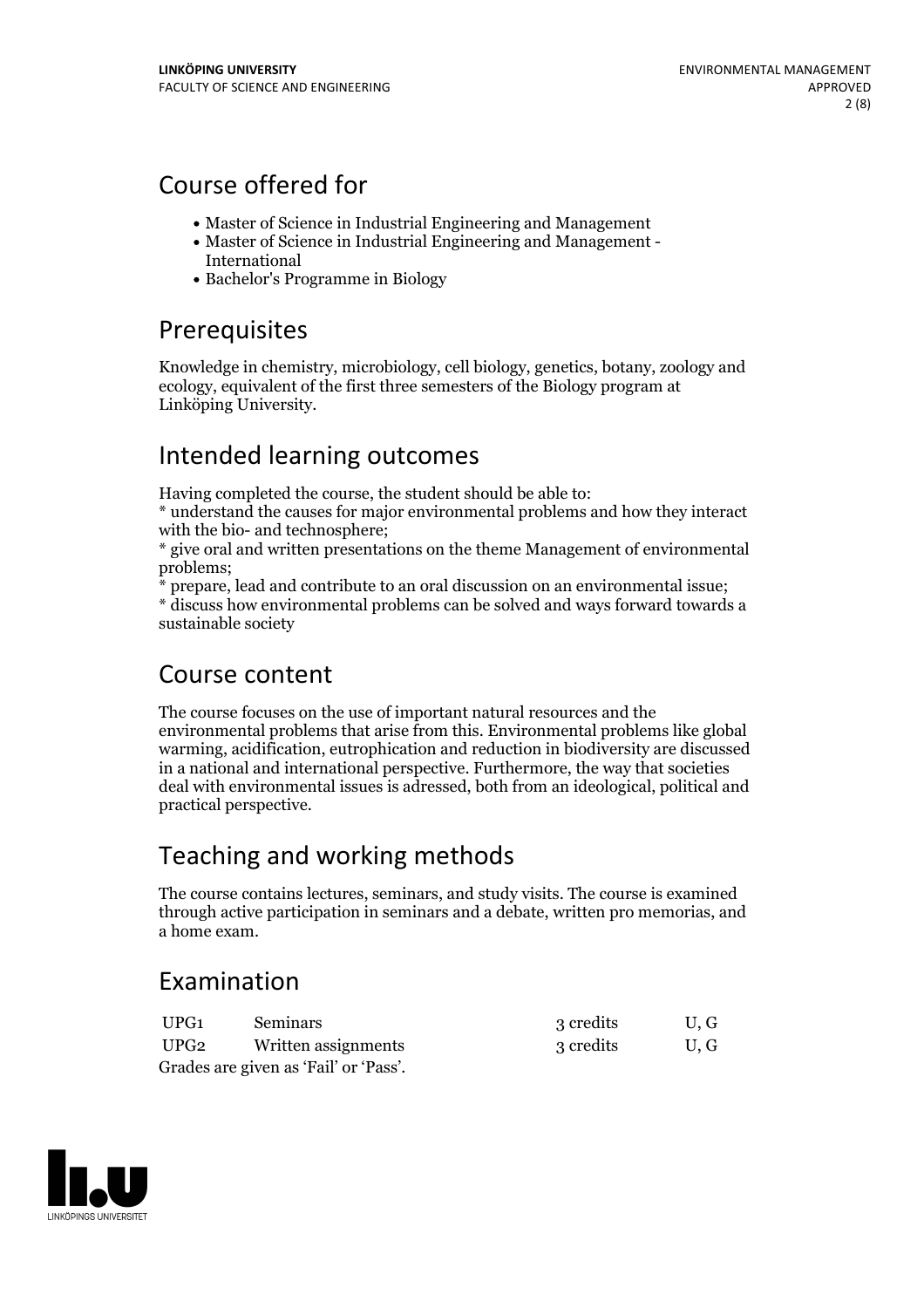## Grades

Two grade scale, older version, U, G

# Other information

Supplementary courses: Environmental protection and impact assessments (EIA), Ecotoxicology

### **About teaching and examination language**

The teaching language is presented in the Overview tab for each course. The examination language relates to the teaching language as follows:

- If teaching language is "Swedish", the course as a whole could be given in Swedish, or partly in English. Examination language is Swedish, but parts
- of the examination can be in English. If teaching language is "English", the course as <sup>a</sup> whole is taught in English. Examination language is English. If teaching language is "Swedish/English", the course as <sup>a</sup> whole will be
- taught in English if students without prior knowledge of the Swedish language participate. Examination language is Swedish or English depending on teaching language.

### **Other**

The course is conducted in a manner where both men's and women's experience and knowledge are made visible and developed.

The planning and implementation of a course should correspond to the course syllabus. The course evaluation should therefore be conducted with the course syllabus as a starting point.

If special circumstances prevail, the vice-chancellor may in a special decision specify the preconditions for temporary deviations from this course syllabus, and delegate the right to take such decisions.

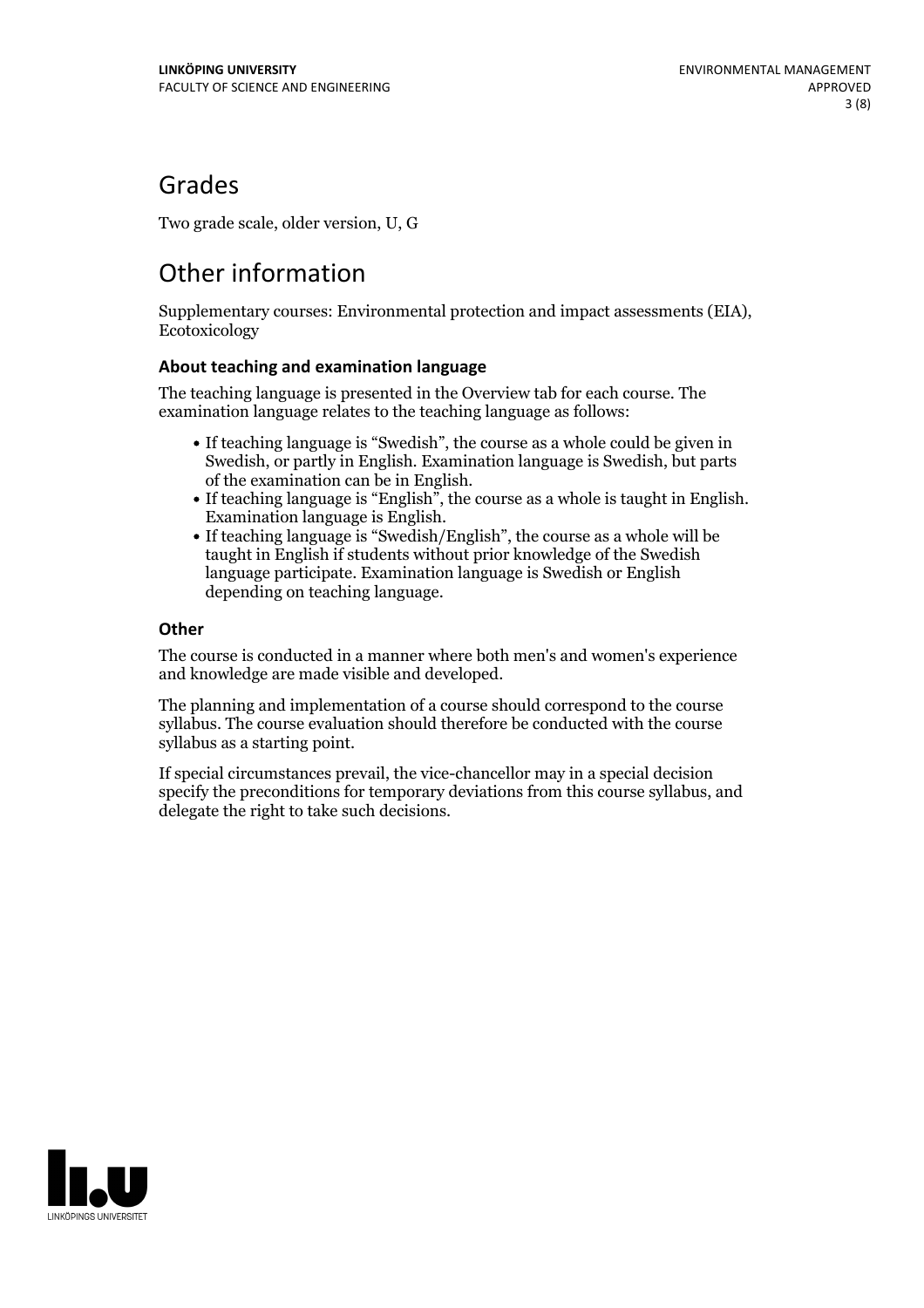## **Common rules**

### Course syllabus

A syllabus must be established for each course. The syllabus specifies the aim and contents of the course, and the prior knowledge that a student must have in order to be able to benefit from the course.

## Timetabling

Courses are timetabled after a decision has been made for this course concerning its assignment to a timetable module.

### Interruption in and deregistration from a course

The LiU decision, Guidelines concerning confirmation of participation in education (Dnr LiU-2020-02256), states that interruptions in study are to be recorded in Ladok. Thus, all students who do not participate in a course for which they have registered must record the interruption, such that the registration on the course can be removed. Deregistration from or interrupting a course is carried out using <sup>a</sup> web-based form: https://www.lith.liu.se/for- [studenter/kurskomplettering?l=en.](https://www.lith.liu.se/for-studenter/kurskomplettering?l=en)

## Cancelled courses and changes to the course syllabus

Courses with few participants (fewer than 10) may be cancelled or organised in a manner that differs from that stated in the course syllabus. The Dean is to deliberate and decide whether a course is to be cancelled or changed from the course syllabus.

## Guidelines relating to examinations and examiners

For details, see Guidelines for education and examination for first-cycle and second-cycle education at Linköping University, Dnr LiU-2020-04501 [\(http://styrdokument.liu.se/Regelsamling/VisaBeslut/917592\)](http://styrdokument.liu.se/Regelsamling/VisaBeslut/917592).

An examiner must be employed as a teacher at LiU according to the LiU Regulations for Appointments, Dnr LiU-2021-01204 [\(https://styrdokument.liu.se/Regelsamling/VisaBeslut/622784](https://styrdokument.liu.se/Regelsamling/VisaBeslut/622784)). For courses in second-cycle, the following teachers can be appointed as examiner: Professor (including Adjunct and Visiting Professor), Associate Professor (including Adjunct), Senior Lecturer (including Adjunct and Visiting Senior Lecturer), Research Fellow, or Postdoc. For courses in first-cycle, Assistant Lecturer (including Adjunct and Visiting Assistant Lecturer) can also be appointed as examiner in addition to those listed for second-cycle courses. In exceptional cases, a Part-time Lecturer can also be appointed as an examiner at both first- and second cycle, see Delegation of authority for the Board of Faculty of Science and Engineering.

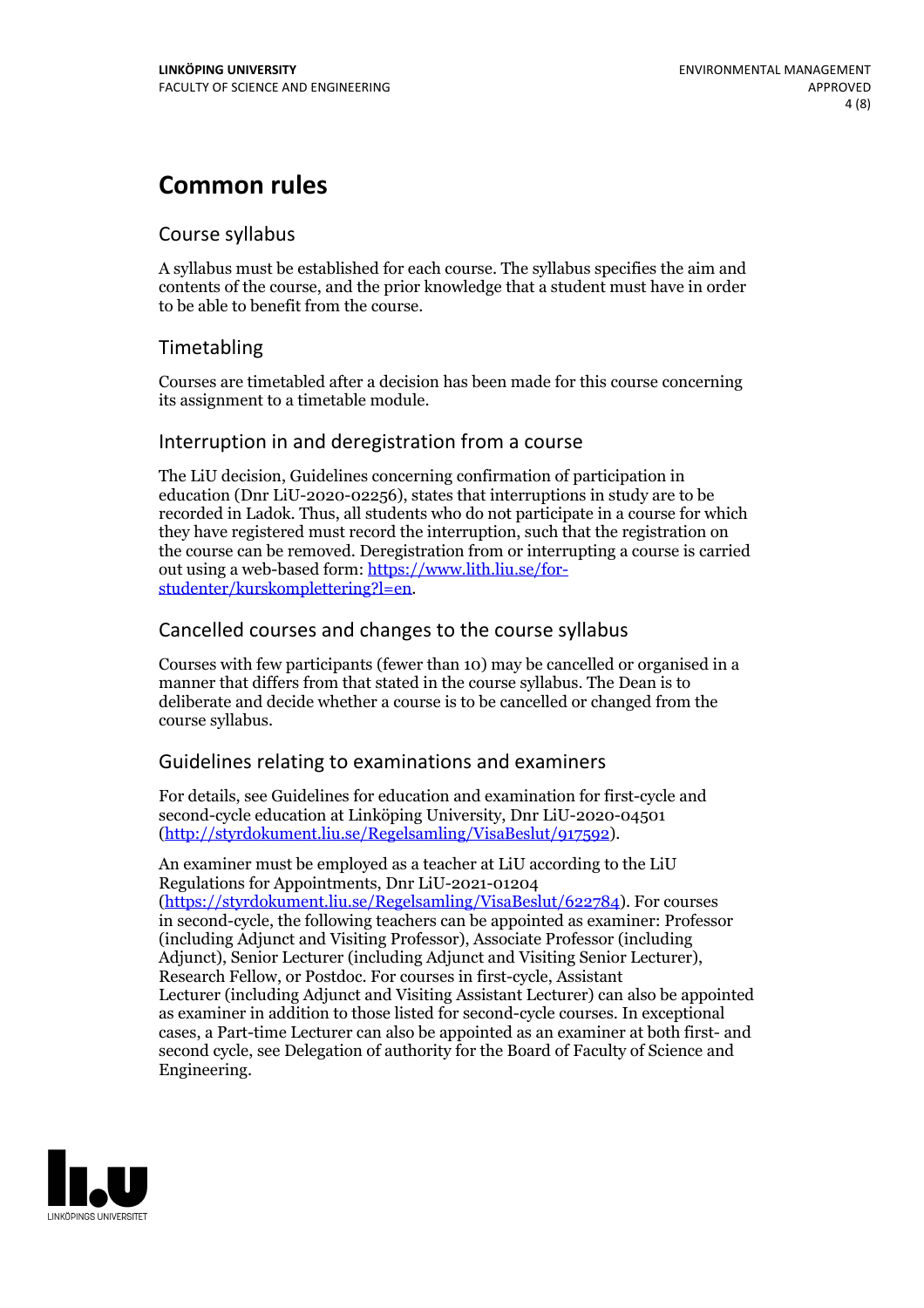## Forms of examination

#### **Principles for examination**

Written and oral examinations and digital and computer-based examinations are held at least three times a year: once immediately after the end of the course, once in August, and once (usually) in one of the re-examination periods. Examinations held at other times are to follow a decision of the faculty programme board.

Principles for examination scheduling for courses that follow the study periods:

- courses given in VT1 are examined for the first time in March, with re-examination in June and August
- courses given in VT2 are examined for the first time in May, with re-examination in August and October
- courses given in HT1 are examined for the first time in October, with re-examination in January and August
- courses given in HT2 are examined for the first time in January, with re-examination in March and in August.

The examination schedule is based on the structure of timetable modules, but there may be deviations from this, mainly in the case of courses that are studied and examined for several programmes and in lower grades (i.e. 1 and 2).

Examinations for courses that the faculty programme board has decided are to be held in alternate years are held three times during the school year in which the course is given according to the principles stated above.

Examinations for courses that are cancelled orrescheduled such that they are not given in one or several years are held three times during the year that immediately follows the course, with examination scheduling that corresponds to the scheduling that was in force before the course was cancelled or rescheduled.

When a course, or a written examination (TEN, DIT, DAT), is given for the last time, the regular examination and two re-examinations will be offered. Thereafter, examinations are phased out by offering three examinations during the following academic year at the same times as the examinations in any substitute course. If there is no substitute course, three examinations will be offered during re- examination periods during the following academic year. Other examination times are decided by the faculty programme board. In all cases above, the examination is also offered one more time during the academic year after the following, unless the faculty programme board decides otherwise. In total, 6 re-examinations are offered, of which 2 are regular re-examinations. In the examination registration system, the examinations given for the penultimate time and the last time are denoted.

If a course is given during several periods of the year (for programmes, or on different occasions for different programmes) the faculty programme board or boards determine together the scheduling and frequency of re-examination occasions.

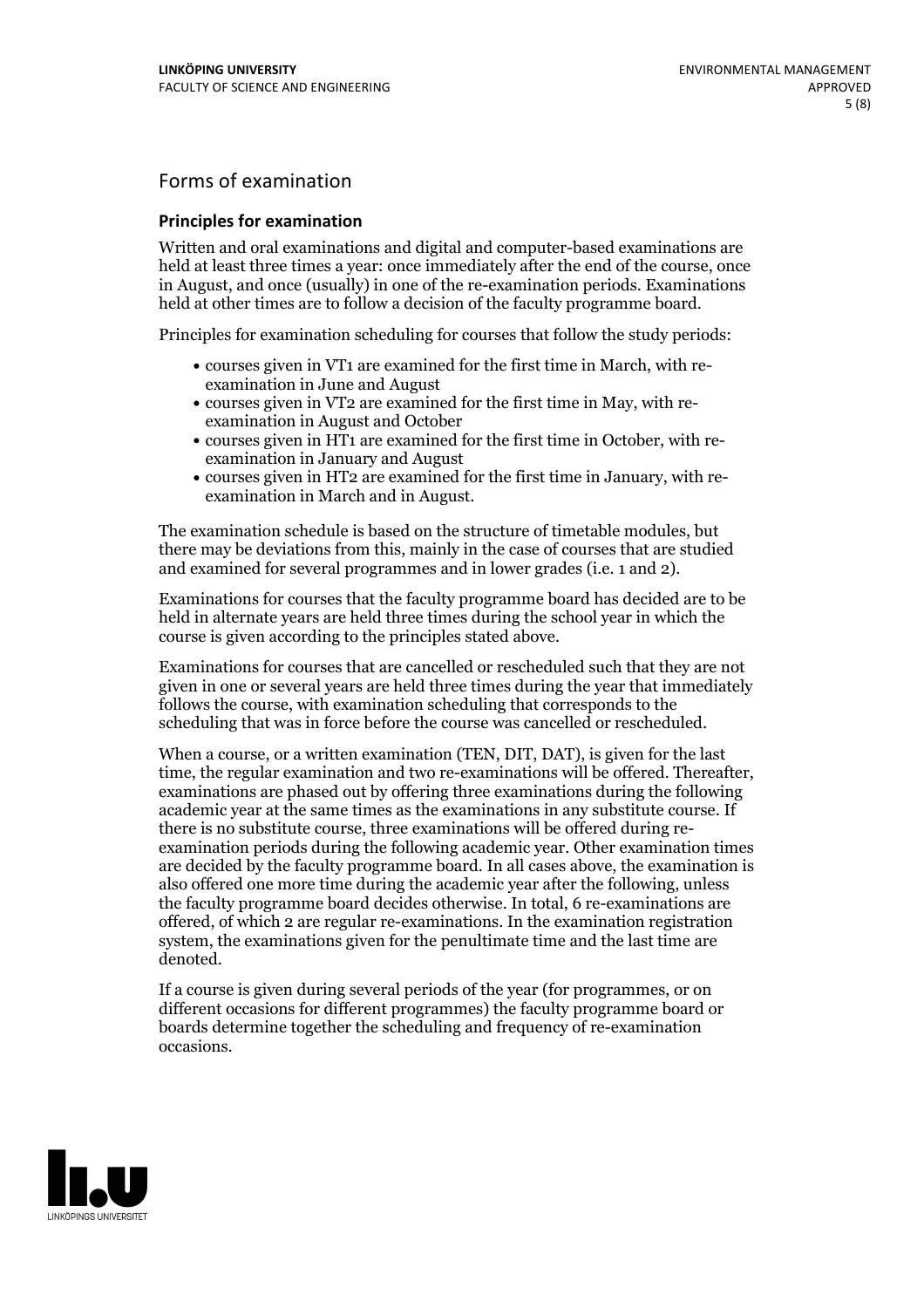### **Retakes of other forms of examination**

Regulations concerning retakes of other forms of examination than written examinations and digital and computer-based examinations are given in the LiU guidelines for examinations and examiners, [http://styrdokument.liu.se/Regelsamling/VisaBeslut/917592.](http://styrdokument.liu.se/Regelsamling/VisaBeslut/917592)

#### **Course closure**

For Decision on Routines for Administration of the Discontinuation of Educational Programs, Freestanding Courses and Courses in Programs, see DNR LiU-2021-04782. After a decision on closure and after the end of the discontinuation period, the students are referred to a replacement course (or similar) according to information in the course syllabus or programme syllabus. If a student has passed some part/parts of a closed program course but not all, and there is an at least partially replacing course, an assessment of crediting can be made. Any crediting of course components is made by the examiner.

### **Registration for examination**

In order to take an written, digital or computer-based examination, registration in advance is mandatory, see decision in the university's rule book [https://styrdokument.liu.se/Regelsamling/VisaBeslut/622682.](https://styrdokument.liu.se/Regelsamling/VisaBeslut/622682) An unregistered student can thus not be offered a place. The registration is done at the Student Portal or in the LiU-app during the registration period. The registration period opens 30 days before the date of the examination and closes 10 days before the date of the examination. Candidates are informed of the location of the examination by email, four days in advance.

### **Code of conduct for students during examinations**

Details are given in a decision in the university's rule book: <http://styrdokument.liu.se/Regelsamling/VisaBeslut/622682>.

#### **Retakes for higher grade**

Students at the Institute of Technology at LiU have the right to retake written examinations and digital and computer-based examinations in an attempt to achieve a higher grade. This is valid for all examination components with code "TEN", "DIT" and "DAT". The same right may not be exercised for other examination components, unless otherwise specified in the course syllabus.

A retake is not possible on courses that are included in an issued degree diploma.

#### **Grades**

The grades that are preferably to be used are Fail (U), Pass (3), Pass not without distinction  $(4)$  and Pass with distinction  $(5)$ .

- Grades U, 3, 4, 5 are to be awarded for courses that have written or digital examinations.<br>• Grades Fail (U) and Pass (G) may be awarded for courses with a large
- degree of practical components such as laboratory work, project work and

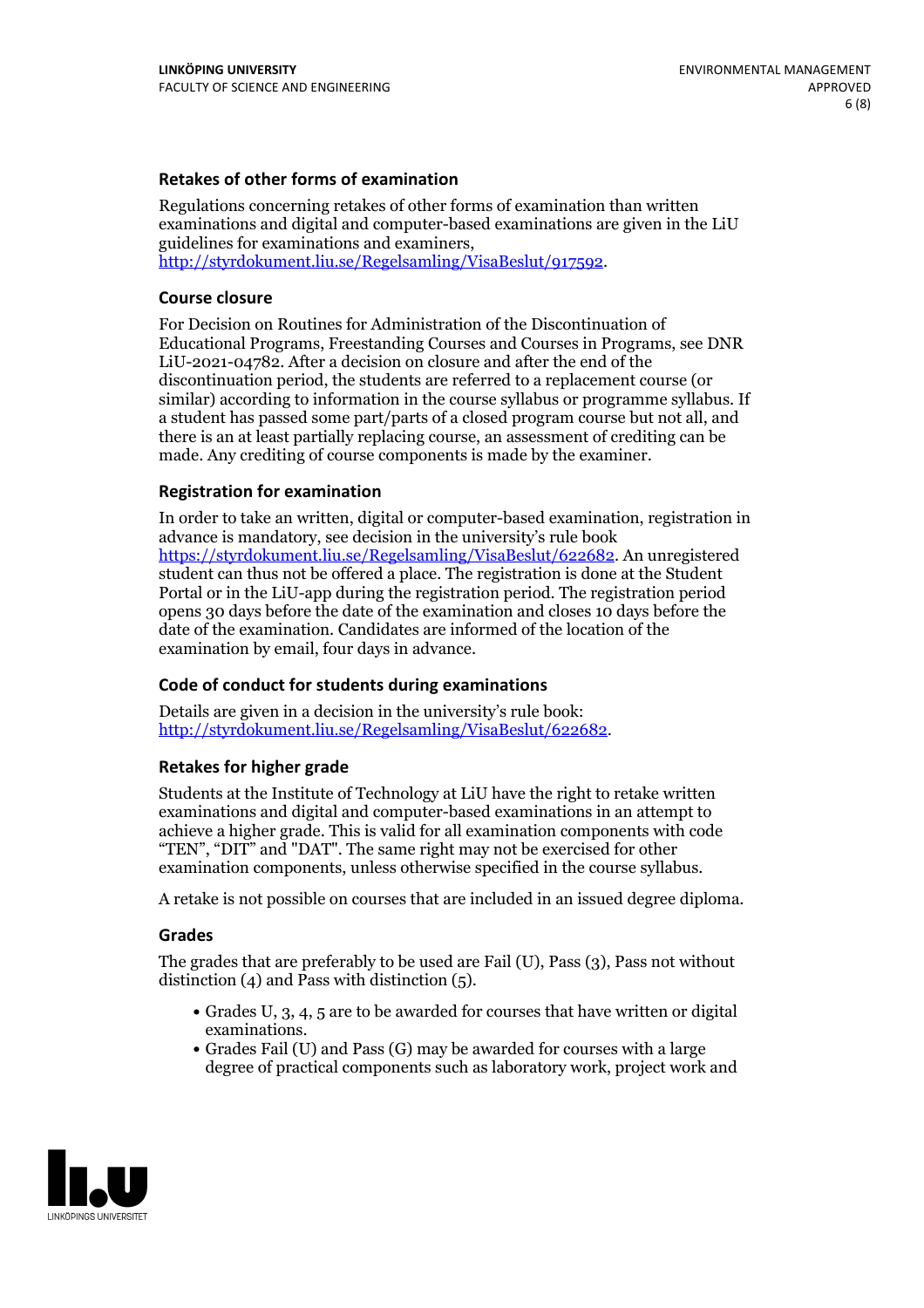group work.<br>• Grades Fail (U) and Pass (G) are to be used for degree projects and other independent work.

### **Examination components**

The following examination components and associated module codes are used at the Faculty of Science and Engineering:

- Grades U, 3, 4, 5 are to be awarded for written examinations (TEN) and
- digital examinations (DIT).<br>• Examination components for which the grades Fail (U) and Pass (G) may be awarded are laboratory work (LAB), project work (PRA), preparatory written examination (KTR), digital preparatory written examination (DIK), oral examination (MUN), computer-based examination (DAT), home
- assignment (HEM), and assignment (UPG).<br>• Students receive grades either Fail (U) or Pass (G) for other examination components in which the examination criteria are satisfied principally through active attendance such as tutorial group (BAS) or examination item
- (MOM).<br>• Grades Fail (U) and Pass (G) are to be used for the examination components Opposition (OPPO) and Attendance at thesis presentation (AUSK) (i.e. part of the degree project).

In general, the following applies:

- 
- Mandatory course components must be scored and given <sup>a</sup> module code. Examination components that are not scored, cannot be mandatory. Hence, it is voluntary to participate in these examinations, and the voluntariness must be clearly stated. Additionally, if there are any associated conditions to
- the examination component, these must be clearly stated as well.<br>• For courses with more than one examination component with grades U,3,4,5, it shall be clearly stated how the final grade is weighted.

For mandatory components, the following applies (in accordance with the LiU Guidelines for education and examination for first-cycle and second-cycle education at Linköping University,<br>[http://styrdokument.liu.se/Regelsamling/VisaBeslut/917592\)](http://styrdokument.liu.se/Regelsamling/VisaBeslut/917592):

If special circumstances prevail, and if it is possible with consideration of the nature of the compulsory component, the examiner may decide to replace the compulsory component with another equivalent component.

For possibilities to alternative forms of examinations, the following applies (in accordance with the LiU Guidelines for education and examination for first-cycle [http://styrdokument.liu.se/Regelsamling/VisaBeslut/917592\)](http://styrdokument.liu.se/Regelsamling/VisaBeslut/917592):

If the LiU coordinator for students with disabilities has granted a student the right to an adapted examination for a written examination in an examination hall, the student has the right to it.